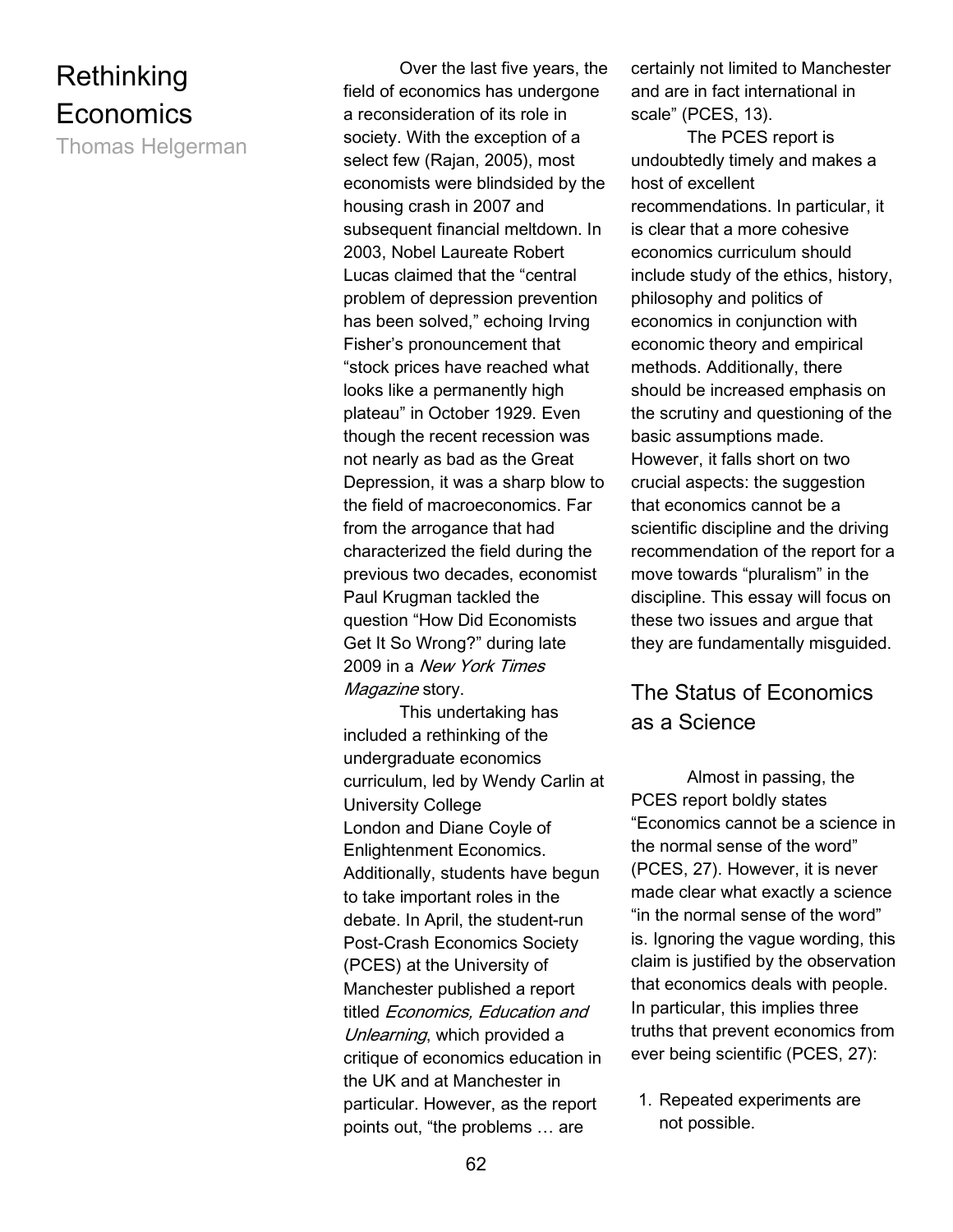- 2. The object under study will interact with the observer.
- 3. Conscious actions whether of policymakers or economic agents themselves — are involved, and these actions will affect the action of others, making moral questions inescapable.

This is the only justification provided in the entire report for this claim, which is taken as true during later analysis. However, upon further scrutiny, these three observations have little to do with whether or not a discipline is scientific. We analyze them in turn.

## Repeated experiments are not possible.

 To begin, it will be useful to define two different types of experimentation. We will refer to experimentation in which the scientist himself sets up the experiment and records the result as active experimentation, e.g. lab science. We will refer to experimentation in which the scientist uses data that has already been collected and runs statistical tests on it as *passive* experimentation. 1

 Clearly, passive experimentation is possible in economics. Additionally, such experiments can be repeated by changing the population and time period of interest. Moreover, as economic data is constantly collected, the opportunity for novel experiments arises frequently. However, one might argue that

passive experimentation does not constitute actual experimentation. Even accepting this narrow viewpoint, it is still false to claim that economists cannot run repeated experiments. Experimental and behavioral economics, robust subfields of the discipline, have done extensive work in the laboratory (see Kagel & Roth, 1995; Altman, 2006).

 Further, it is abundantly clear that the inability to run repeated experiments does not preclude a discipline from being scientific. Take astrophysics as an example. Those studying the universe are not able to repeat the creation of stars, nebulas and galaxies in controlled experiments. The discipline makes progress by using what observational capabilities we have to deduce properties of the universe. One would be silly to claim that astrophysics, championed by the likes of Albert Einstein, does not constitute a scientific enterprise simply because it cannot run repeated experiments.

## The object under study will interact with the observer

 On face, it is difficult to see how this does not pervade all of the sciences. To run an active experiment necessitates that the scientist manipulates the object under study and the conditions it is in, which certainly constitutes a meaningful interaction. However, it can be plausibly argued that the impact a microbiologist has on the cells he or she is studying is negligible compared to the changes in human behavior that

occur solely in the experimental economist's laboratory.

 Accepting that problematic interaction occurs in every discipline to some extent, we can place each discipline on a spectrum of how troublesome this interaction is. Then, the claim under consideration becomes the argument that economics lies on the far end of this scale, with severe object-observer interaction plaguing the field's conclusions. However, no matter where the dismal science lies, it is certain that quantum physics lies further down the scale. During the birth of quantum mechanics in the early 20th century, physicists performed experiments that had results that seemed to defy logic (Albert, 1994). Out of this experience came an understanding of the measurement problem (Albert 1994, 79 qtd. in Krips):

The dynamics and the postulate of collapse are flatly in contradiction with one another ... the postulate of collapse seems to be right about what happens when we make measurements, and the dynamics seems to be bizarrely wrong about what happens when we make measurements, and yet the dynamics seems to be right about what happens whenever we aren't making measurements.

The reason for such a contradiction, as the collapse postulate implies, is that the act of measuring a quantum systems alters the state of that system in an unpredictable manner. Clearly, this problem is much worse than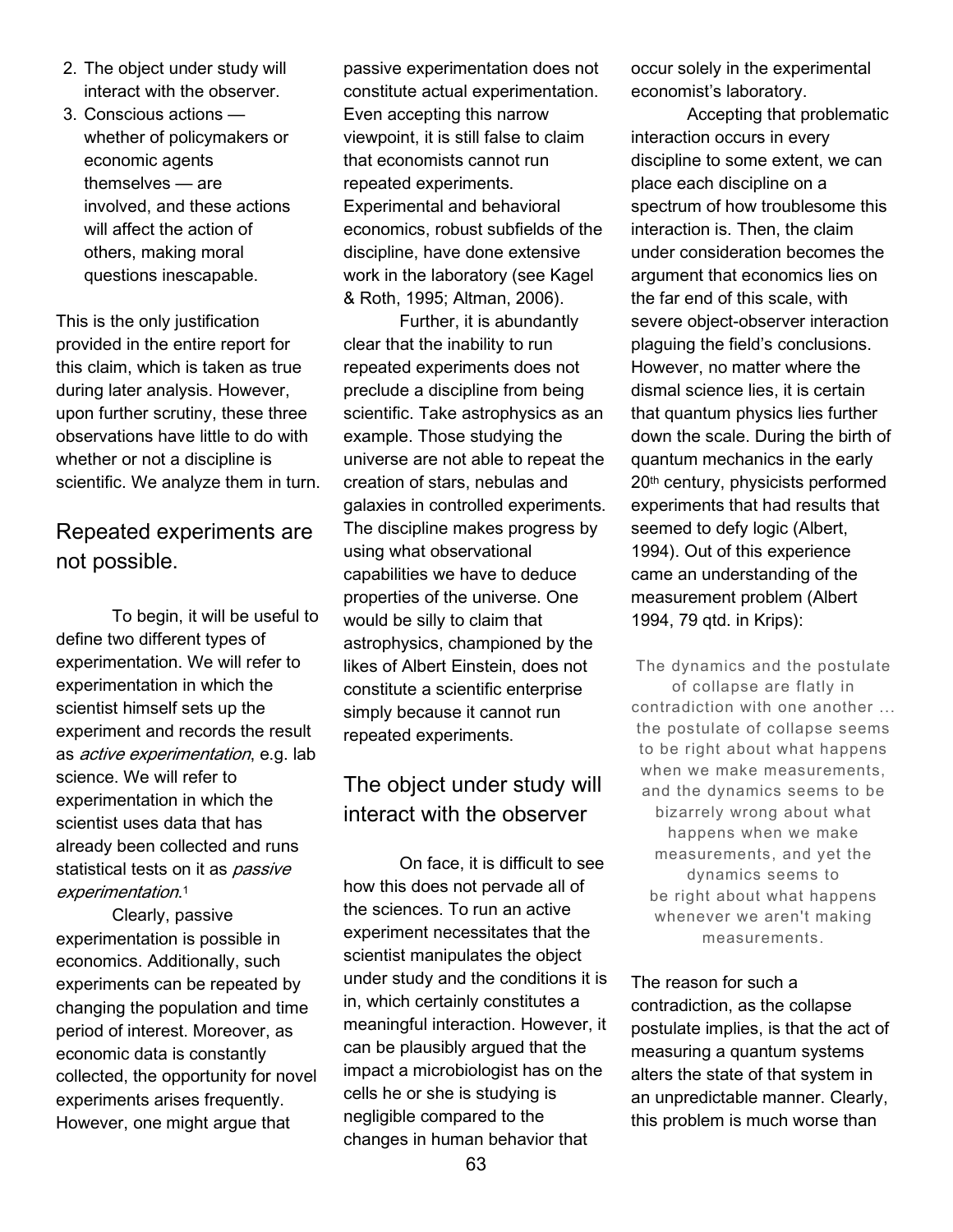that experienced in economics, yet surely one would not claim that quantum physics isn't a scientific enterprise.

Conscious actions … are involved … making moral questions inescapable.

 It is fairly obvious that moral questions are involved in economics. What is less obvious is why this implies that it is nonscientific. Ethical questions are present in almost every scientific discipline. Most students entering into the world of professional science are required to take some sort of ethics module because of this. However, it certainly can be argued that moral questions appear more often in economics.

 That being said, it would be silly to claim that these questions are most prevalent in economics. Bioethics, a subfield of Ethical Theory, arose solely to study and answer the inescapable moral questions of biology and medical science. Those disciplines don't cease to be scientific because of this; rather, they incorporate moral insights into their work in order to ensure ethical behavior. In a similar fashion, there is a substantial amount of literature in the philosophy of economics attempting to fulfill a similar role (see Hausman 2007).

# The Feasibility of Pluralism

 Now that we have established that it is possible for economics to be a scientific discipline, we will define economics as a science of human behavior in the economic domain (Coyle 2014).<sup>2</sup> Given this framework, we can now analyze the PCES call for "pluralism" in economics. In general, this suggestion is that economics should be an eclectic discipline, utilizing several approaches to attempt to understand economic behavior. This contrasts with the status quo, in which the field is dominated by "neoclassical economics" defined (again, quite vaguely) by the PCES as "an approach where individual agents seek to optimize their preferences under exogenously imposed constraints" (PCES 14). While the idea of pluralism is not developed fully in the PCES report, it is divided into three separate components in an open letter titled "An international student call for pluralism in economics" from the International Student Initiative for Pluralism in Economics (ISIPE): theoretical, methodological and interdisciplinary.<sup>3</sup> We address these in reverse order.

### Interdisciplinary

 Interdisciplinary pluralism simply requires that an economics education "should include interdisciplinary approaches and allow students to engage with other social sciences and the humanities" (ISIPE Open Letter). Interdisciplinary work is undoubtedly important, and has proven to be useful throughout all of the sciences. However, interdisciplinary work requires that cohesive disciplines exist to be synthesized; academia without disciplinary structure would be incredibly difficult to navigate. Thus, this type of pluralism is both entirely consistent with economics as a unified science and entirely necessary.

### **Methodological**

 Methodological pluralism requires both a broadening of the methodology used by economists as well as a more critical attitude towards the use of quantitative methods. The latter suggestion is undoubtedly a good idea; it is quite silly to continue to use a particular methodological approach without questioning and understanding why it is a good approach to use. And often times undergraduate economics courses neglect this healthy criticism in a race to cover as much theory as possible. However, this questioning is still consistent with neoclassical economics dominating the field.

 The former suggestion is also probably a wise idea. In particular, the use of qualitative methods to include cultural and institutional differences in economic analyses, as suggested in the ISIPE letter, would certainly improve policy prescriptions. That being said, it is unclear why this is at odds with neoclassical economics and further, why the ISIPE considers this a change.

 One of the fundamental problems with the pluralist movement is that it mistakenly identifies macroeconomic theory as the whole of economic theory. After all, the PCES was formed in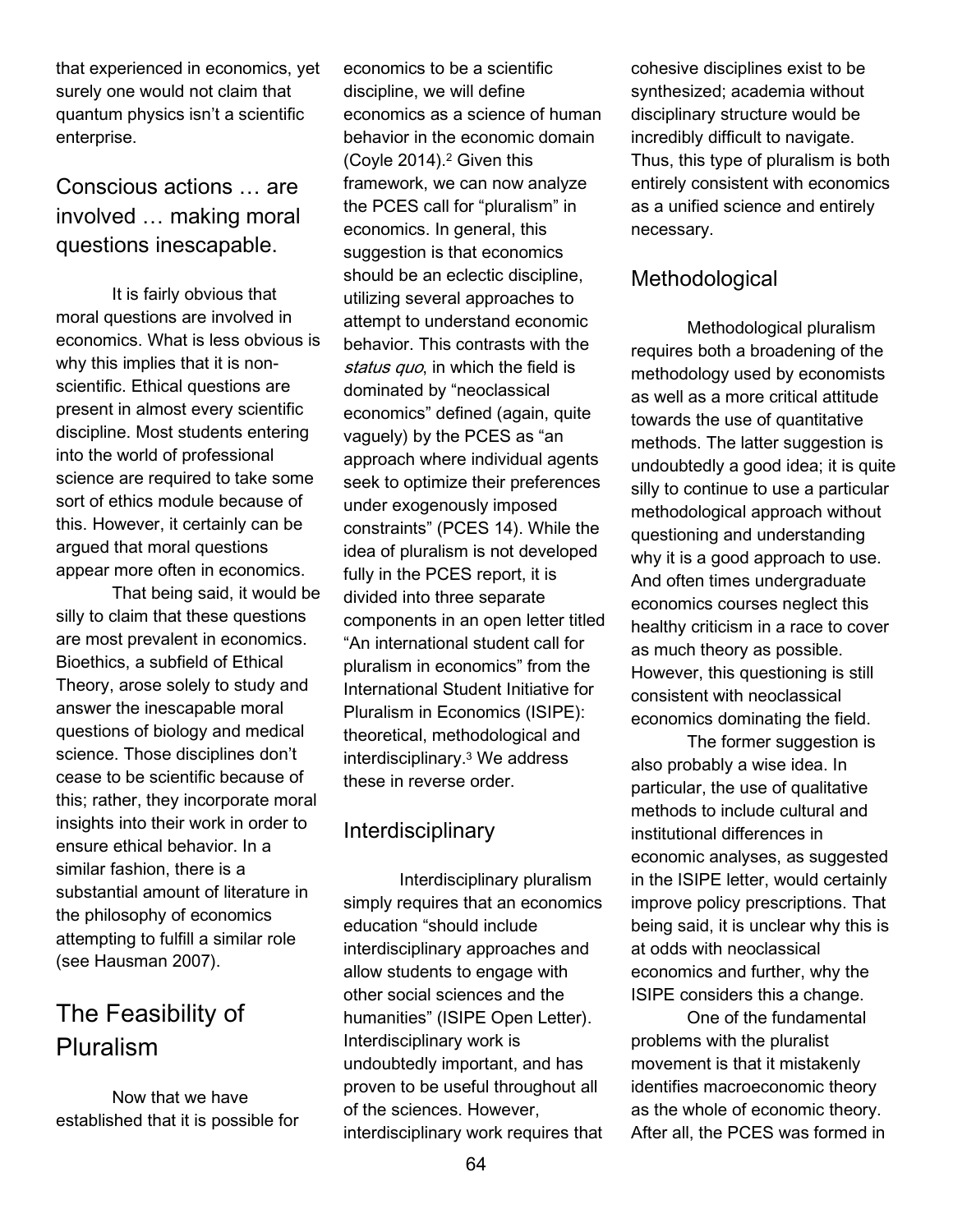light of macroeconomic troubles in the rich world; no corresponding society was formed in the aftermath of the International Monetary Fund's (IMF) mishandling of several international debt crises in the developing world.<sup>4</sup> There are already robust regional economic analyses, within the neoclassical framework, which utilize more qualitative methods to understand economic phenomena. Take, for example, the work of MIT economist Daron Acemoglu on the importance of institutions for economic growth (Acemoglu & Robinson 2012). Further, as Diane Coyle notes, there is no mention of the recent success in applied microeconomics (Coyle 2014). These considerations make clear that neoclassical economics, broadly construed, largely meets the requirements of methodological pluralism.

### **Theoretical**

 Theoretical pluralism requires a broadening of "the range of schools of thought represented in the curricula" (ISIPE Open Letter). In addition to the neoclassical economic theory currently taught, the letter suggests that alternative theories such as "classical, post-Keynesian, institutional, ecological, feminist, Marxist and Austrian" economic theory should be included (ISIPE Open Letter). However, this suggestion only serves to undermine the proponents of theoretical pluralism. Much of the argumentation in the PCES report and ISIPE open letter criticizes the economics community for suppressing meaningful debate and failing to consider alternative, heterodox viewpoints.

 However, as Diane Coyle points out, the identification of pluralism with heterodox economic theories is misguided (Coyle 2014):

The [PCES] report also mistakenly equates pluralism with the specific views of heterodox economics, rather than the open-minded willingness to analyse economic issues from a range of alternative perspectives (including heterodox ones).

Open debate is one of the keys to scientific progress, but this debate must take place amongst peers who largely abide by the same theoretical commitments to be fruitful. For example, debate within the macrobiology community over the details of evolutionary theory is quite useful, while argument between a "mainstream" biologist and a creation scientist does not lead to a better understanding of the natural world.

 This is an area where the ISIPE is clearly mistaken; they claim that "other disciplines embrace diversity and teach competing theories even when they are mutually incompatible" (ISIPE Open Letter). However, for scientific disciplines, this claim is markedly false. Any selfrespecting biology department would never teach creation science as a competing theory to evolution. This is because biologists all accept the theoretical underpinnings of evolution and have reason (namely carbon dating) to not hold creation science as a competing theory. However, this same condition holds for many forms of heterodox economics. Take classical economic theory, for example.

 This was the dominant paradigm of economic thought before it was replaced by Keynesian economics in the 1930's and 1940's. The main reason for this transition was that Classical theory had no way of explaining the massive unemployment that characterized the Great Depression. When asked for advice on how to alleviate the ailing economy, leading theorists suggested that perhaps if people were better educated in economic theory, they would be able to behave in a way that prevented such situations. In the midst of this, Keynes writes his General Theory, which provides a more universal account of economic activity, including both classical theory as a special case as well as an explanation of periods with elevated unemployment. And thus the paradigm shift to Keynesian economics was under way.

 Further, theoretical pluralism has dreadful ramifications for economic policy. Imagine a Council of Economic Advisors containing a handful of economists that prescribe to neoclassical theory while the other few are Austrians.<sup>5</sup> Fiscal policy would be quite hard to coordinate, given the complete disagreement within the Council on the decision to take action, let alone what type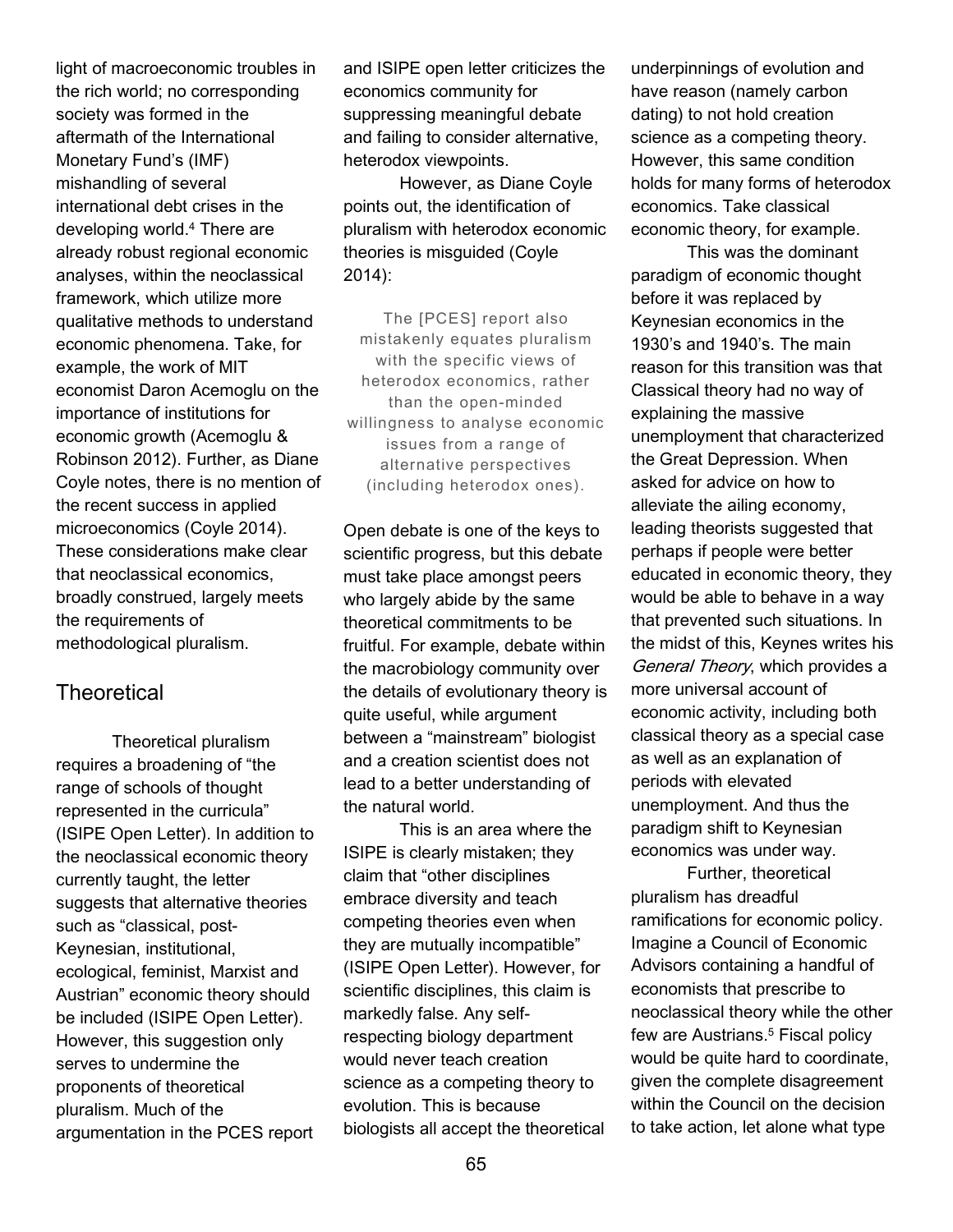of action. For instance, following the most recent recession, which started in 2008, the US government authorized the purchase of troubled assets and enacted fiscal stimuli, most likely at the recommendation of neoclassical economists. However, to an Austrian economist, such policies represent exactly what not to do, as they actually exacerbate the severity of a recession.<sup>6</sup>

 On the other hand, perhaps a truly dedicated Council could manage to come to an agreement on such matters. Regardless, it is certainly worth considering what kind of disagreement would occur in our fictional Council. Clearly, simply communicating certain ideas would be difficult as scientific discussion is usually steeped in jargon. Additionally, this jargon  $\overline{a}$ 

<sup>1</sup> This is admittedly not a complete nor rigorous categorization; however, it will be useful to refer to and adequate for the purposes of this essay. <sup>2</sup> Admittedly, the positive claim that economics is a science does not follow from a refutation of the negative claim that economics cannot be scientific. However, as it is almost impossible to continue without a working definition, we will continue with this general description of economics.

<sup>3</sup> We stray from the PCES report here only because the concept of pluralism is better defined in the ISIPE open letter; however, this analysis still holds as a general response to the argumentation spelled out in the PCES report.

<sup>4</sup> In fact, the response from within the professional economic community was successful in reshaping the IMF's would be not be shared since all parties study economics. Argument over the details of Newtonian mechanics is void of words like "spin" and "superposition" which are key concepts in Quantum Mechanics, even though both paradigms aim to explain the same physical phenomena. The situation would undoubtedly be similar in the case of differing economic paradigms.

 And even if this language barrier could be hurdled, the resulting discussion would amount to no more than a series of claims with no way of weighting them. Since different economic paradigms, by definition, make differing fundamental assumptions, theoretical arguments for Austrian policy would make little sense to a neoclassical economist, as they disagree over first principles.<sup>7</sup> In a

research agenda and approach to acting as a lender of last resort. <sup>5</sup> Clearly, the situation would get more hectic with more theoretical commitments; we analyze the case of only two conflicting paradigms. <sup>6</sup> See Rothbard's *America's Great* **Depression** for an exposition on Austrian policy recommendations in response to a recession. <sup>7</sup> This is what Thomas Kuhn refers to as the "incommensurability of paradigms." (Kuhn The Scientific Structure of Scientific Revolutions) <sup>8</sup> Considered the first Western theory of physics, teleology espoused (among other claims) that physical objects themselves wanted to return to their natural state. Thus, by repeatedly throwing a rock and watching it fall to the earth, one could find many empirical "confirmations" of

similar manner, different paradigms have differing empirical methodologies, implying differing standards as to what constitutes evidence. Thus, in the same way that no amount of empirical confirmations of teleology would convince a particle physicist that Aristotle was right, empirical evidence gathered by a neoclassical economist would probably carry little weight in the Council's discussion.<sup>8</sup>

 It is important to note that even in light of these shortcomings, there is a real need for reform in field of economics, and the PCES report highlights a couple of excellent suggestions for reform. However, it is vital that these reforms only move us in the right direction.

Acemoglu, Daron, and James Robinson. Why Nations Fail: The Origins of Power, Prosperity, and Poverty. New York, NY: Crown Publishers, 2012. Print.

- Albert, David. "Superposition." Quantum Mechanics and Experience. Cambridge, MA: Harvard University Press, 1994. 1-16. Print.
- Altman, Morris. Handbook of Contemporary Behavioral Economics: Foundations and Developments. Armonk, NY: M.E. Sharpe, 2006. Print.
- "An international student call for pluralism in economics." International Student Initiative for Pluralism in Economics. N.p., n.d. Web. 1 Oct. 2014.

teleology.